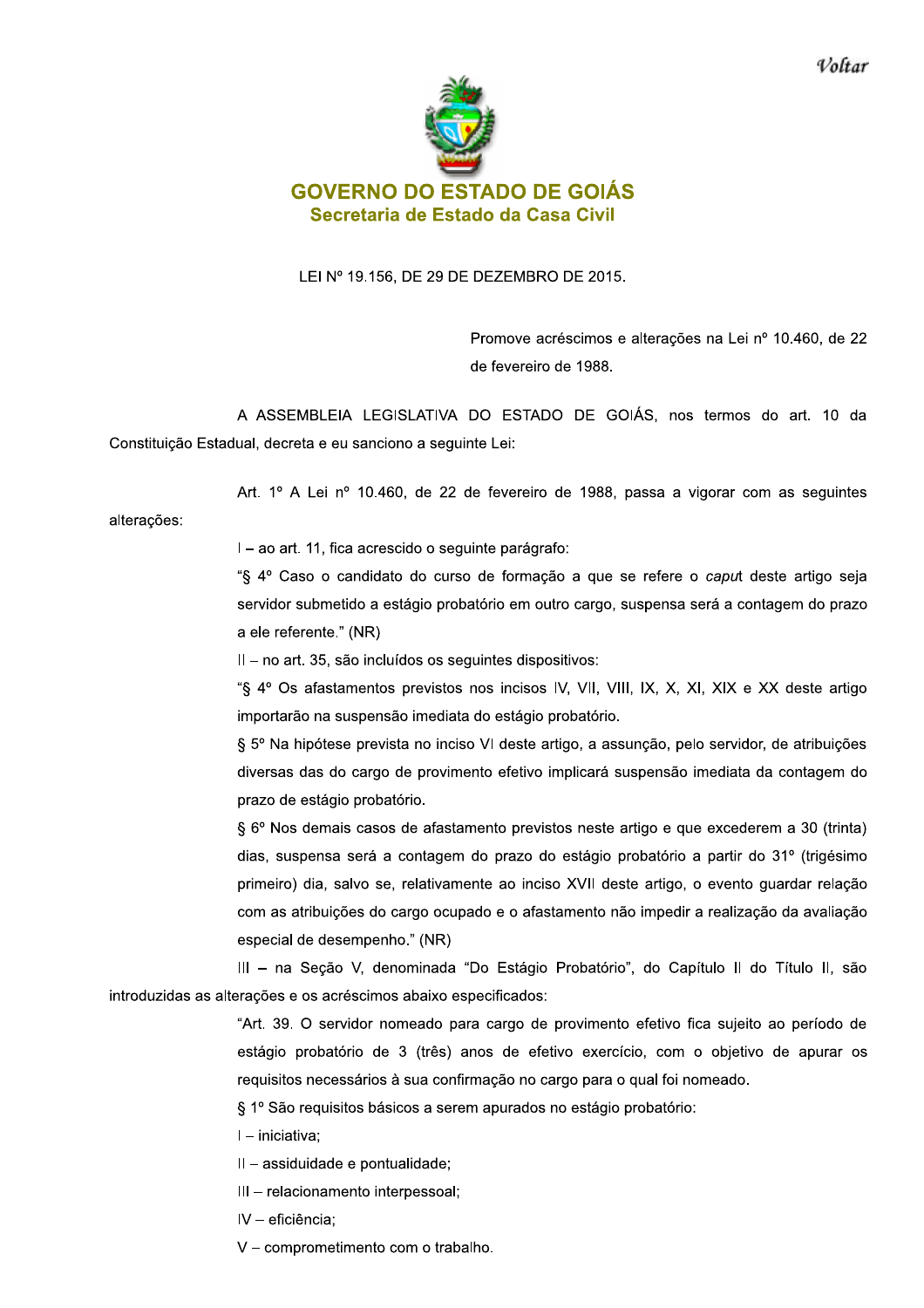§ 2º A verificação dos requisitos mencionados no § 1º deste artigo será efetuada por comissão permanente designada pelo titular do órgão ou da entidade em que o servidor nomeado tiver exercício, e far-se-á mediante apuração semestral de avaliação individual de desempenho até o 30° (trigésimo) mês de efetivo exercício, sendo os últimos 6 (seis) meses do período do estágio probatório destinados à conclusão do respectivo processo de avaliação.

§ 3° Para o cumprimento da semestralidade a que se refere o § 2° deste artigo, o 31° (trigésimo primeiro) mês de efetivo exercício deverá ser utilizado para o alcance de 5 (cinco) avaliações, não se submetendo ao disposto no caput do art. 39-A desta Lei.

§ 4º A chefia imediata do servidor avaliado, ou a mediata em sua ausência, enviará à comissão de que trata o § 2º deste artigo registros sobre o desempenho do servidor no exercício do cargo, nos termos do regulamento.

§ 5º Na avaliação especial de desempenho dos servidores ocupantes de cargos que possuam requisitos e procedimentos próprios estabelecidos em lei específica, serão observados, de modo complementar, os requisitos previstos nos incisos do § 1º deste artigo.

§ 6º Nas hipóteses de cessão de servidor em estágio probatório, a contagem do respectivo prazo e a sua avaliação serão suspensas quando o servidor assumir atribuições diversas das do cargo de provimento efetivo, bem como quando tiver exercício fora dos quadros da Administração Pública estadual." (NR)

"Art. 39-A. Durante o ano civil, as avaliações serão realizadas em meses prefixados, conforme definido em regulamento.

Parágrafo único. Excepcionalmente, na 1ª (primeira) avaliação e nos casos de afastamentos que resultarem em suspensão da contagem do tempo de estágio probatório, as avaliações poderão ser realizadas em interstício inferior a 6 (seis) meses, desde que observado o mínimo de 90 (noventa) dias de efetivo exercício." (NR)

"Art. 40. O não-atendimento de quaisquer dos requisitos estabelecidos para o estágio probatório implicará instauração do processo administrativo de exoneração do servidor pelo titular do órgão ou da entidade onde aquele tem exercício, na forma da Lei nº 13.800, de 18 de janeiro de 2001, com observância do contraditório e da ampla defesa, e do procedimento previsto em regulamento.

§ 1º A apuração dos requisitos de que trata o art. 39 desta Lei deverá ser processada de modo que o processo administrativo de exoneração seja instaurado antes de findo o período de estágio, sob pena de responsabilidade da autoridade.

§ 3º Uma vez encerrada a fase instrutória do processo administrativo de exoneração, com a apresentação do relatório final da comissão processante, será ele encaminhado, com a manifestação conclusiva do titular do órgão ou da entidade de origem do servidor, à decisão final do Chefe do Poder Executivo." (NR)

"Art. 41. O servidor público não aprovado no estágio probatório será exonerado ou, se estável, reconduzido ao cargo anteriormente ocupado." (NR)

IV - ao art. 67 são efetuadas as seguintes modificações e acréscimos:

"Art. 67. Recondução é o retorno do servidor público estável ao cargo anteriormente ocupado, em decorrência de: